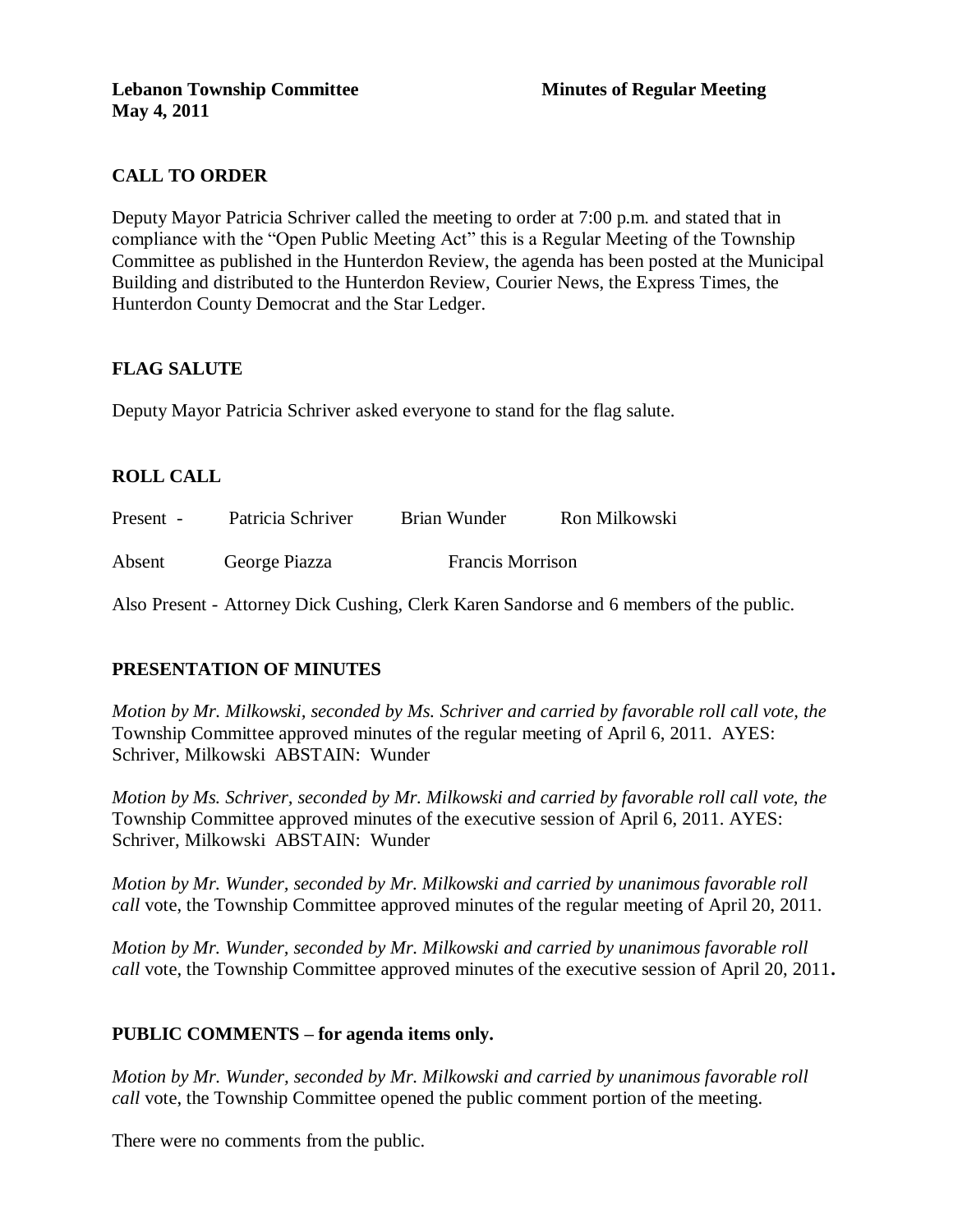LTCM 05/04/2011 Page 2 of 6

*Motion by Mr. Wunder, seconded by Mr. Milkowski and carried by unanimous favorable roll call* vote, the Township Committee closed the public comment portion of the meeting.

### **OLD BUSINESS**

### **Maple Lane & Trimmer Road Drainage Issue**

The DPW Manager, Warren Gabriel stated that last year Mr. and Mrs. Brown had approached him about water that runs down Maple Lane and Trimmer Road. The water runs across Maple Lane, under the road and then along their property where there is a drainage ditch. Mr. Gabriel stated that there is no easement for a ditch, however, it has always been there since the house was built. In July 2010, Mr. Gabriel met with the Township Engineer, Steve Risse and Mr. Adam Ambielli, the adjacent property owner, to discuss possible drainage improvement.

Attorney Cushing stated that he received a call from Mr. and Mrs. Brown's attorney stating that they will be in attendance at the May 18, 2011 meeting. Discussion will be held over to the next meeting.

### **Zoning Officer's Request to Meet with the Township Attorney**

Zoning Officer John Flemming sent a written request to the Township Committee asking for authorization to meet with the Township Attorney to review the approval and the court's action relative to the Edwards Planning Board application. Mr. Flemming would like recommendations on how to proceed as he has been receiving calls from the objectors of the Edward's approvals.

*Motion by Mr. Milkowski, seconded by Ms. Schriver and carried by unanimous favorable roll call* vote, the Township Committee authorized the Zoning Officer to meet with the Township Attorney and Ms. Schriver regarding the Edward's matter.

#### **DPW Manager's Request to Proceed with Capital Purchases**

*Motion by Mr. Milkowski, seconded by Mr. Wunder and carried by unanimous favorable roll* call vote, the Township Committee approved the DPW Supervisor's request to proceed with capital purchases in accordance the DPW Manager's letter of April 23, 2011. (listed below)

| <b>Overlay of Township Roads</b>                 | \$200,000.00 |
|--------------------------------------------------|--------------|
| Replacement of a Dump Truck                      | \$150,000.00 |
| <b>Change Orders for Township Garage Project</b> | \$100,000.00 |

#### **NEW BUSINESS**

#### **DPW Manager's Request to Replace a 1995 Ford F-800 Dump Truck**

 The DPW Manager sent correspondence to the Township Committee stating that during one of the last snow storms in March, the 1995 Ford F-800 Dump Truck, with 78,246 miles, snapped an axle. While attempting to make repairs it was found that the rear and the engine were also damaged and would need to be replaced. The truck was towed to Jim Flynn's Truck Repairs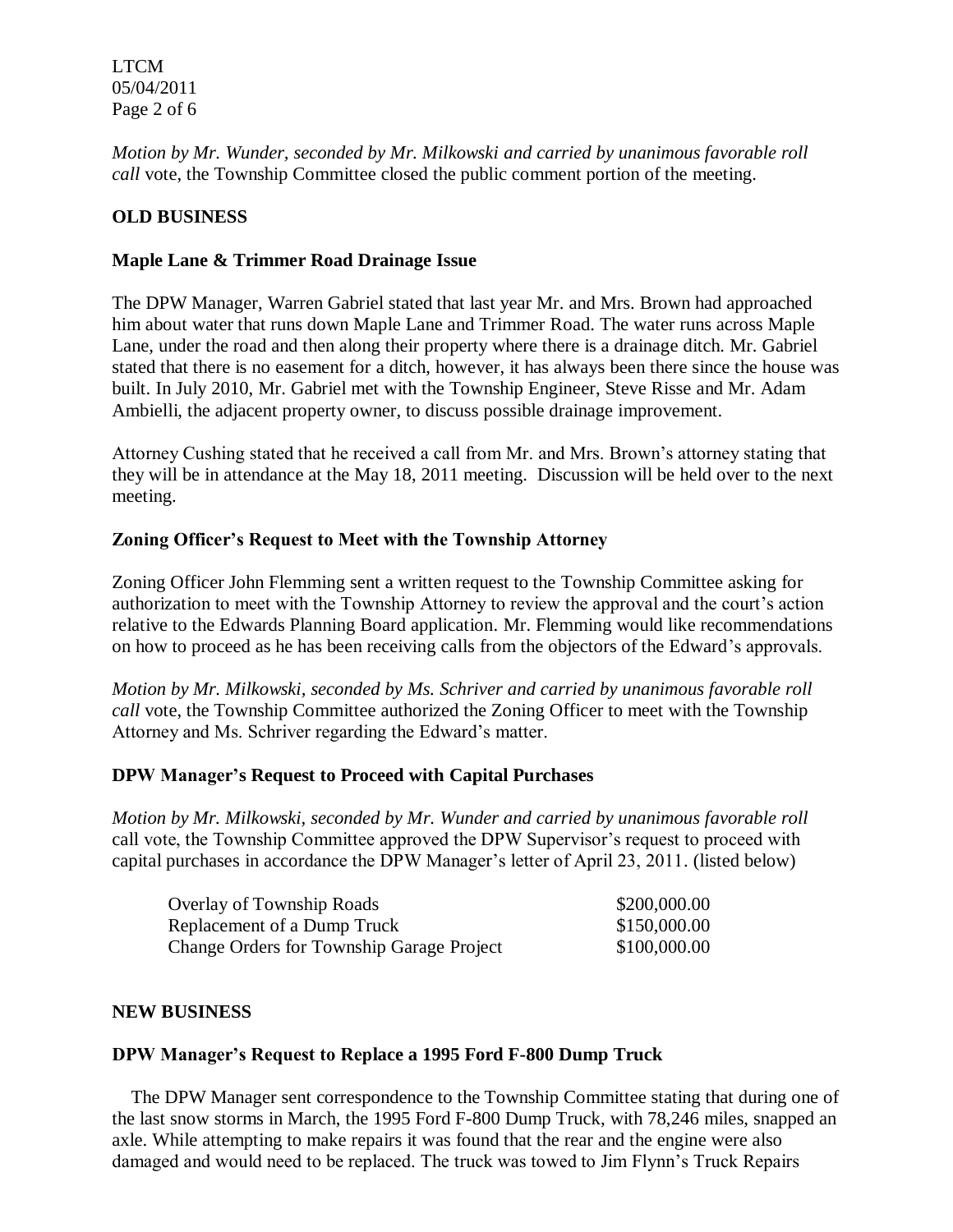LTCM 05/04/2011 Page 3 of 6

where they evaluated it and estimated the cost of repairs to be \$21,103.50.

The Township Committee approved the purchase of a paver, for \$125,000.00, in the 2010 Capital Budget. Mr. Gabriel had later requested to use these funds to replace the Township backhoe, which needed repairs. Since then, the repairs were made for far less than originally anticipated and did not need to be replaced. Mr. Gabriel spoke to the CFO, Greg Della Pia, and found that the money for the backhoe can now be used for the replacement of the second dump truck, with the Township Committee's approval.

Mr. Wunder stated that "not knowing what is going to happen with the Township Garage Project, he would hate to spend any more money." Ms. Schriver asked if the truck is usable at this time. Mr. Gabriel stated that the truck is used around town however, not on the highway.

Ms. Schriver asked if the DPW would be hard pressed if the second truck was not replaced. Mr. Gabriel stated that they can manage at this time but they would have a difficult time in the winter. Mr. Gabriel stated that the DPW is using a small truck now due to being down a truck.

Mr. Milkowski asked how many dump trucks the DPW has, minus the two trucks he is requesting. Mr. Gabriel stated that there would be four (4). Mr. Milkowski stated that, regarding winter snow, the Township Committee may have to look into outside contractors to fill in the gaps. Mr. Milkowski stated that he knows that the Township cannot go for two trucks at this time.

Mr. Milkowski stated that to repair this truck is would cost \$20,000.00 - \$30,000.00 and the Township would have a good, usable truck. The DPW would then be down only one truck with 5 major trucks on hand. Mr. Milkowski stated that there may be a few more things to be done to the truck for a total of perhaps \$30,000.00 - \$40,000.00 and then it would be a good truck.

Mr. Milkowski stated that he feels that the Township should put the money out to repair the truck and hold off from purchasing a new one at this time.

Ms. Schriver asked Mr. Gabriel how it would affect the DPW to be minus a truck. Mr. Gabriel stated that he can put an employee in a small truck, however, if there are 6 or 8 inches of snow it does not work. Mr. Milkowski agreed and said that they will have that.

Mr. Gabriel stated that he had many complaints about the DPW ability to cover the Township, in a timely fashion, during snowfalls since Paul Jones was not replaced when he retired. Mr. Gabriel stated that if they lose a vehicle they will really be kicked back.

Mr. Milkowski stated that the Township has to look at outside contractors. He questioned if it made sense to purchase a truck just for the winter months. Mr. Gabriel stated that in most cases when you hire outside contractors you have to provide a retainer for the year and may not use them. Mr. Milkowski stated that that could be a possibility however, the Township never really looked into the option.

Mr. Wunder asked Mr. Gabriel if he would like to buy a new dump truck and not repair the second one or would he rather fix the second one and not purchase a new one. Mr. Gabriel stated that the money was already placed in capital to replace the first dump truck and there is money is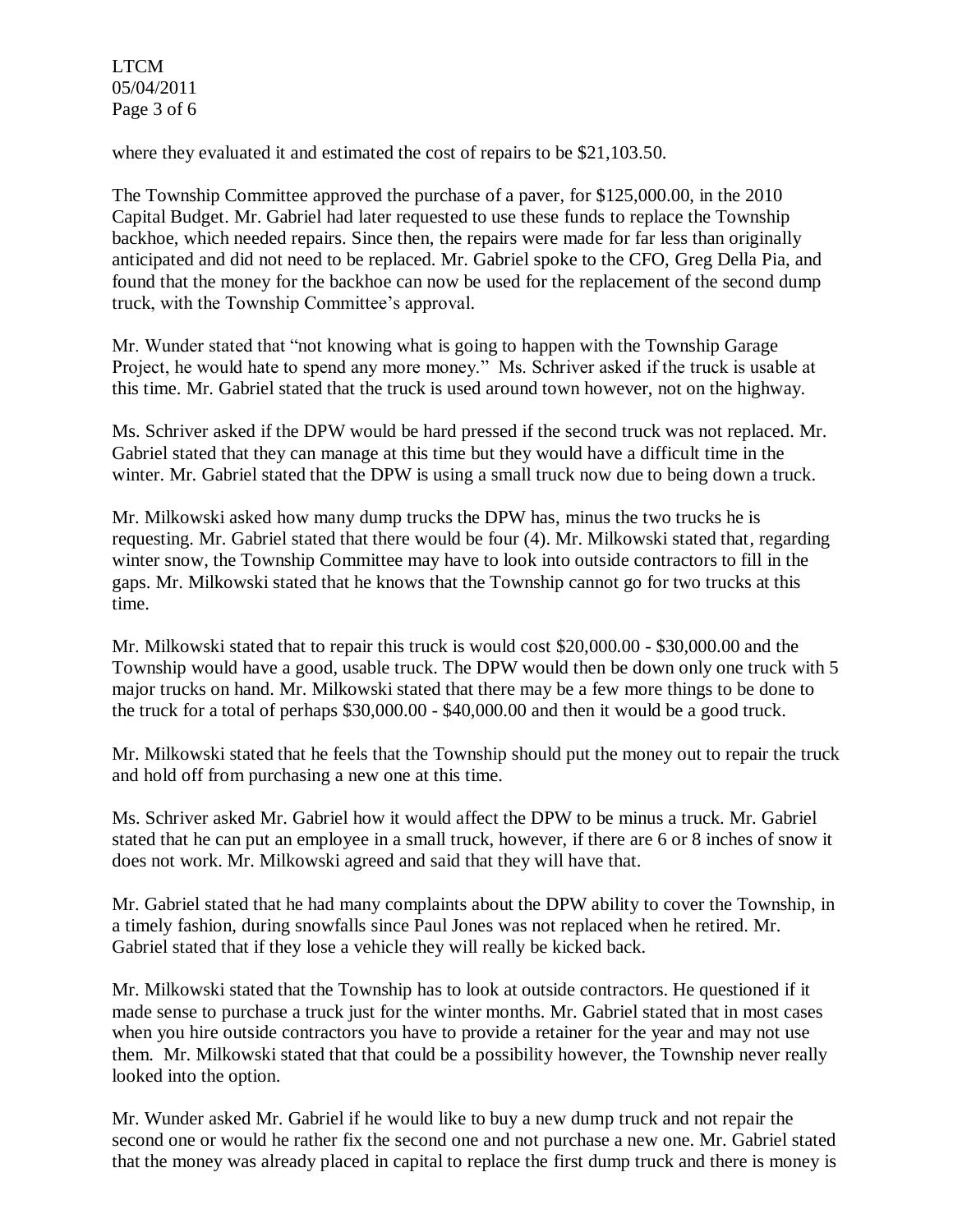LTCM 05/04/2011 Page 4 of 6

in the 2010 Capital Budget to cover the cost of this truck, so he does not understand why the two trucks cannot be purchased at this time. Mr. Gabriel stated that he will do whatever it is that the Township Committee desires, however, someone will need to answer questions from the residents if the DPW cannot get things done in the Township. Mr. Gabriel commented that he feels that in order to keep the Township covered they need the two trucks. Mr. Gabriel stated that he does not feel that looking into outside contractor's beneficial; however, if the Township Committee would like to consider it he will look into it.

Ms. Schriver stated that she feels that the Township should purchase both trucks at this time because it is going to cost money to contract with outside vendors. Ms. Schriver stated this option has been looked at before and when it was priced out it was determined that outside services was not the way to go.

Mr. Gabriel stated that if the Township keeps putting off taking care of items like this it will catch up with the Township.

Mr. Wunder stated that he would like to table the matter until he has the time to go and view the truck at Jim Flynn's. Mr. Wunder asked Mr. Gabriel about the condition of the rest of the truck. Mr. Gabriel stated that the truck is starting to rot out but it is not in terrible condition, possibly one of the better trucks. Mr. Milkowski stated that the truck needs attention and that the \$21,000.00 is a very conservative figure.

*Motion by Mr. Wunder, seconded by Mr. Milkowski and carried by unanimous favorable roll* call vote, the Township Committee tabled the request until a later meeting

## **DPW Manager's Request to Hire Summer Employees**

*Motion by Mr. Wunder, seconded by Mr. Milkowski and carried by unanimous favorable roll* call vote, the Township Committee authorized the DPW Manager to hire (2) summer employees. The salaries for the employees will be paid out of the Clean Communities Grant.

### **Township Engineer Steve Risse – Authorization to File the 2010 Stormwater Compliance Report**

The Township Engineer, Steve Risse sent correspondence to the Township Committee informing them that the NJDEP has changed its reporting protocol for filing the annual storm water compliance report. Previously, the Township Engineer completed the forms and had the Mayor "electronically sign" the forms and emailed them to the DEP. Now, the Township has to create an online account @ mynew jersey online. Mr. Risse spoke with a woman at the NJDEP to see if the online account was to be created for the Mayor or for the Engineer. She informed Mr. Risse that either the Mayor could establish the account and allow the Engineer to access the

account to create the report and then the Mayor could file the report, or, the Township Committee could issue a letter addressed to the NJDEP authorizing the Township Engineer to file the report on their behalf.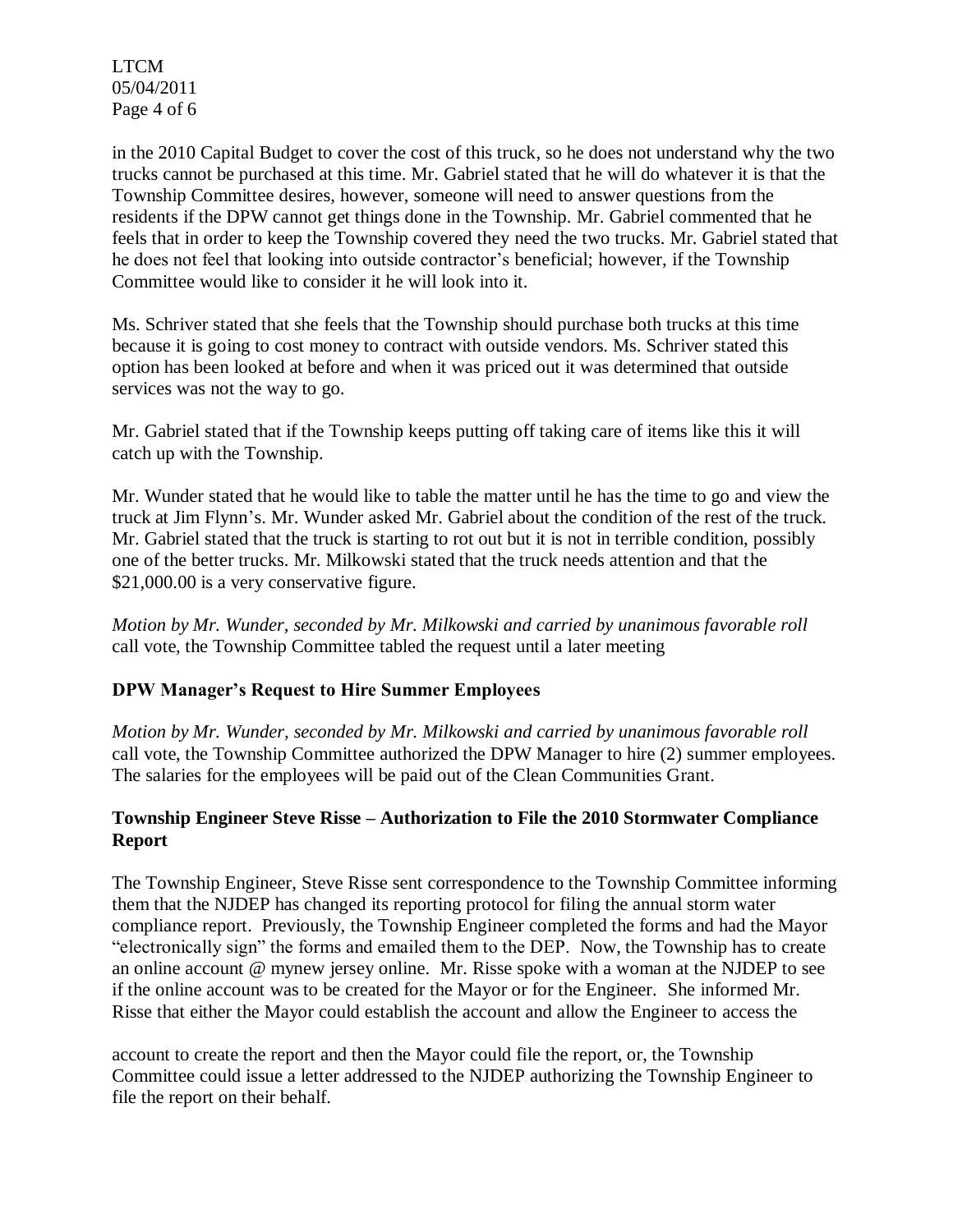LTCM 05/04/2011 Page 5 of 6

*Motion by Mr. Wunder, seconded by Mr. Milkowski and carried by unanimous favorable roll*  call vote, the Township Committee authorized Stephen M. Risse, PE, Lebanon Township Engineer, to file the 2010 annual Tier B Municipal Stormwater Compliance Report on its behalf using the Annual Report Submission through the New Jersey State Regulatory Service Portal.

## **PRESENTATION OF VOUCHERS**

Committee Members provided a description of vouchers exceeding \$1000.00.

*Motion by Ms. Schriver, seconded by Mr. Wunder and carried by unanimous favorable roll call vote,* the Township Committee approved the May 4, 2011 bill list in the amount of \$986,230.91. The Walter Poppe Gen. Contractor check in the amount of \$50,960.00 is to be held until the May 18, 2011 meeting.

## **CORRESPONDENCE**

- a. Warren & Ginger Lessing Width of Woodglen Road
- b. Minutes of the Township Historians April 7, 2011
- c. Franklin Cosmen Letter of Commendation LTVFD

## **PUBLIC COMMENTS**

*Motion by Mr. Wunder, seconded by Mr. Milkowski and carried by unanimous favorable roll call* vote, the Township Committee opened the Public Comment portion of the meeting.

Mr. Anthony Casale stated that the Township Committee agreed to have Mayor Piazza speak to Attorney Bernstein's office about the progress on the cell tower matter. Mr. Casale stated that the Township only gets back comments such as "we are working on it" or "we are getting there." Mr. Casale asked the Township Committee to consider requesting a response from Mr. Bernstein, in writing, stating specifically the status of the project.

*Motion by Mr. Wunder, seconded by Mr. Milkowski and carried by unanimous favorable roll call* vote, the Township Committee authorized the Clerk to request in writing that Attorney Bernstein submit a detailed status report on the cell tower project. The Attorney is to respond by May 16, 2011.

Ms. Nancy Darios asked if the Rescue Squad bankruptcy case has been settled yet?

*Motion by Mr. Wunder, seconded by Mr. Milkowski and carried by unanimous favorable roll call* vote*,* the Township Committee closed the public comment portion of the meeting.